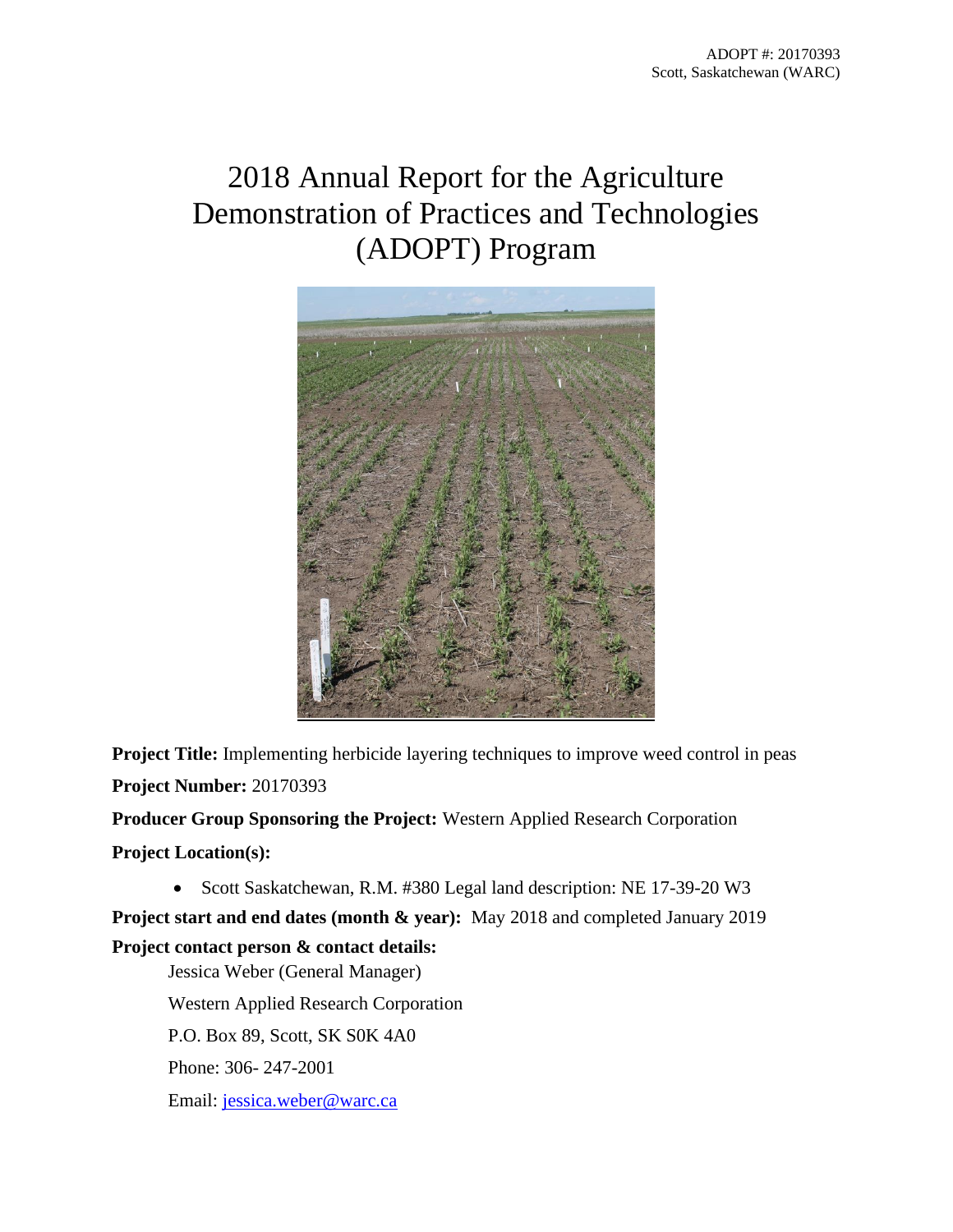#### **Objectives and Rationale**

#### **Project objectives:**

The objective of this project was to provide producers with a demonstration of available weed control options in peas to promote the use of multiple modes of action herbicide strategies.

\_\_\_\_\_\_\_\_\_\_\_\_\_\_\_\_\_\_\_\_\_\_\_\_\_\_\_\_\_\_\_\_\_\_\_\_\_\_\_\_\_\_\_\_\_\_\_\_\_\_\_\_\_\_\_\_\_\_\_\_\_\_\_\_\_\_\_\_\_\_\_\_\_\_\_\_\_\_\_\_\_\_\_

# **Project Rationale:**

Research trials conducted at the University of Saskatchewan, led by Dr. Christian Willenborg, have studied the practice of herbicide layering. Herbicide layering utilizes two to three herbicides in sequence to control difficult weeds and to slow weed resistance. Herbicide tank mixtures and/or using multiple modes of action herbicides in sequence are now the recommended practices for delaying herbicide resistance. Dr. Christian Willenborg has determined several benefits associated with herbicide layering, particularly in peas (Top Crop Manager, 2017). U of S researchers are currently focusing on managing Group 2 resistant cleavers in field peas, noting that pre-emergent applications suppressed cleavers; however, treatments followed by postemergent applications resulted in control up to 80%.

\_\_\_\_\_\_\_\_\_\_\_\_\_\_\_\_\_\_\_\_\_\_\_\_\_\_\_\_\_\_\_\_\_\_\_\_\_\_\_\_\_\_\_\_\_\_\_\_\_\_\_\_\_\_\_\_\_\_\_\_\_\_\_\_\_\_\_\_\_\_\_\_\_\_\_\_\_\_\_\_\_

# **Methodology and Results**

## **Methodology:**

The demonstration was arranged as a randomized complete block design (RCBD) with four replicates and ten treatments at Scott, SK 2018 (Table 1). Treatment applications combined with glyphosate were made 3 to 5 days prior to seeding. Prior to seeding, soil samples were collected at three depth increments (0-15 cm, 15-30 cm and 30-60 cm) in order to determine fertilizer rate recommendations (Table A1). The following target weeds were cross seeded: cleavers (250 seeds  $\text{m}^2$ ), kochia (200 seeds m<sup>2</sup>) and stinkweed (100 seeds m<sup>2</sup>). The trial was sown on canola stubble using an R-tech drill with 10-inch row spacing. Further details regarding treatment applications can be found in Appendix A1.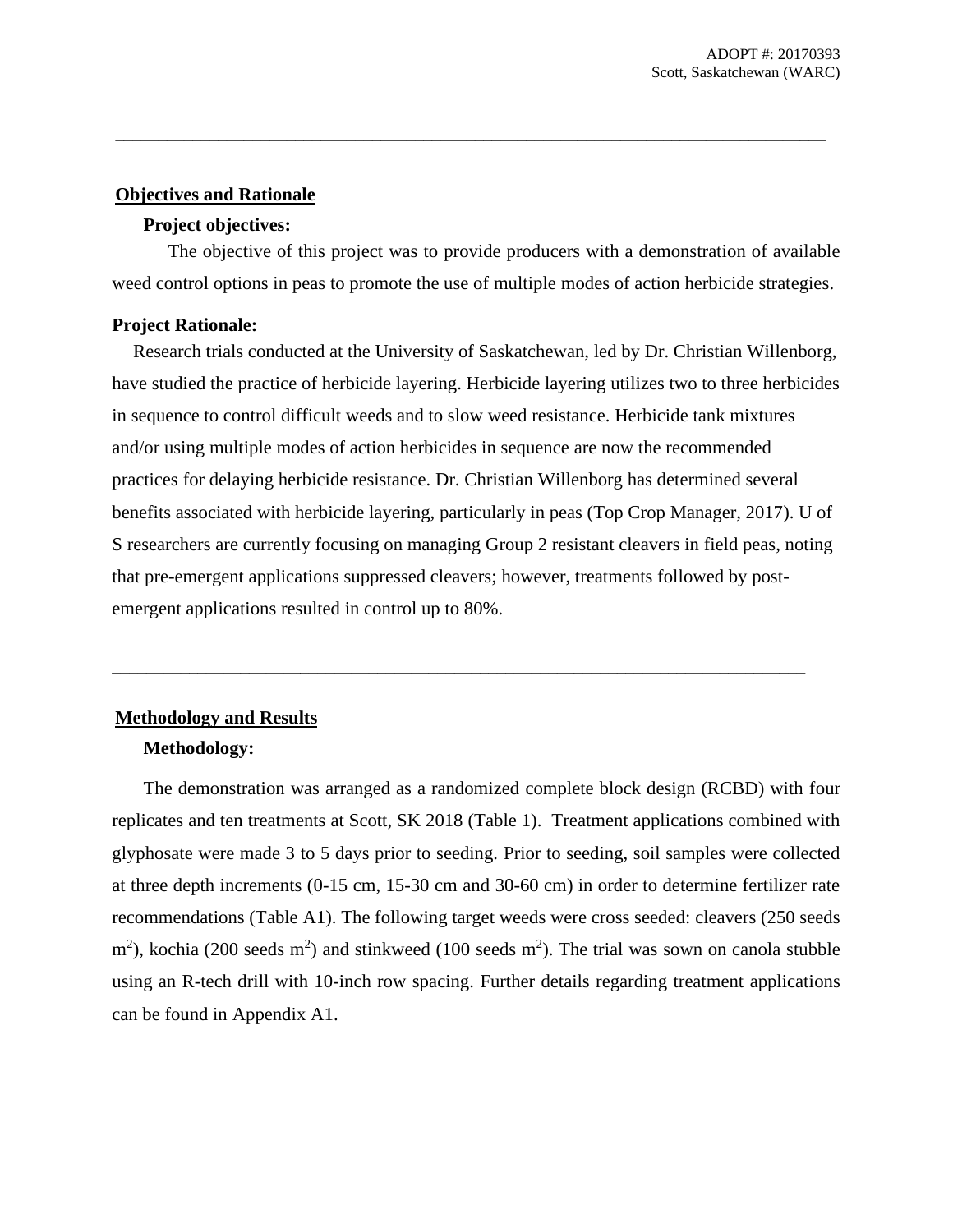| Trt#           | PRE- Seed               | <b>Post-Emergence</b> |
|----------------|-------------------------|-----------------------|
| $\mathbf{1}$   | None                    | Viper ADV             |
| $\mathbf{2}$   | Valtera                 | Viper ADV             |
|                | Roundup Weathermax      |                       |
| $\overline{3}$ | Valtera                 | Viper ADV             |
|                | Roundup Weathermax      |                       |
|                | Edge                    |                       |
| 4              | Edge                    | Viper ADV             |
| 5              | <b>Heat WG</b>          | Viper ADV             |
|                | Roundup Weathermax      |                       |
|                | Edge                    |                       |
| 6              | Heat WG                 | Viper ADV             |
|                | Roundup Weathermax      |                       |
| $\overline{7}$ | Express SG (WDG)        | Viper ADV             |
|                | Roundup Weathermax      |                       |
| 8              | Authority               | Viper ADV             |
|                | Roundup Weathermax      |                       |
| 9              | <b>Authority Charge</b> | Viper ADV             |
|                | Authority               |                       |
|                | <b>AIM</b>              |                       |
|                | Roundup Weathermax      |                       |
| 10             | Goldwing                | Viper ADV             |
|                | Roundup Weathermax      |                       |

**Table 1.** Demonstration treatment list of PRE-seeding herbicides for field pea production **Trt# PRE- Seed Post- Emergence**

## **Data Collection:**

Plant densities were determined by counting numbers of emerged plants on 2 x 1 meter row lengths per plot approximately two weeks after crop emergence. Weed control was rated on a scale of 0-100. 0 meaning the chemical had no effect on weed growth and development and 100 meaning complete control of the weeds. The visual weed control ratings were conducted approximately 7-14, 21-28 and 56 days after post application of the chemical based on the Canadian Weed Science Society ratings scale (0-100%). Emergence of the cross seeded target weeds of cleavers, stinkweed and kochia had poor emergence and variable distribution within the plots. Volunteer canola and wild oats were used as the target weeds, as distribution was more even across the study and was therefore used for visual assessments. Dockage was determined from calculating the difference between the un-cleaned grain and cleaned grain. Yields were determined from cleaned harvested grain samples and corrected to the required moisture content. Seed protein was also collected as an additional seed quality indicator. Weather data was collected and recorded from an on-site station provided by FarmersEdge®. Long-term weather data was collected from Environment Canada.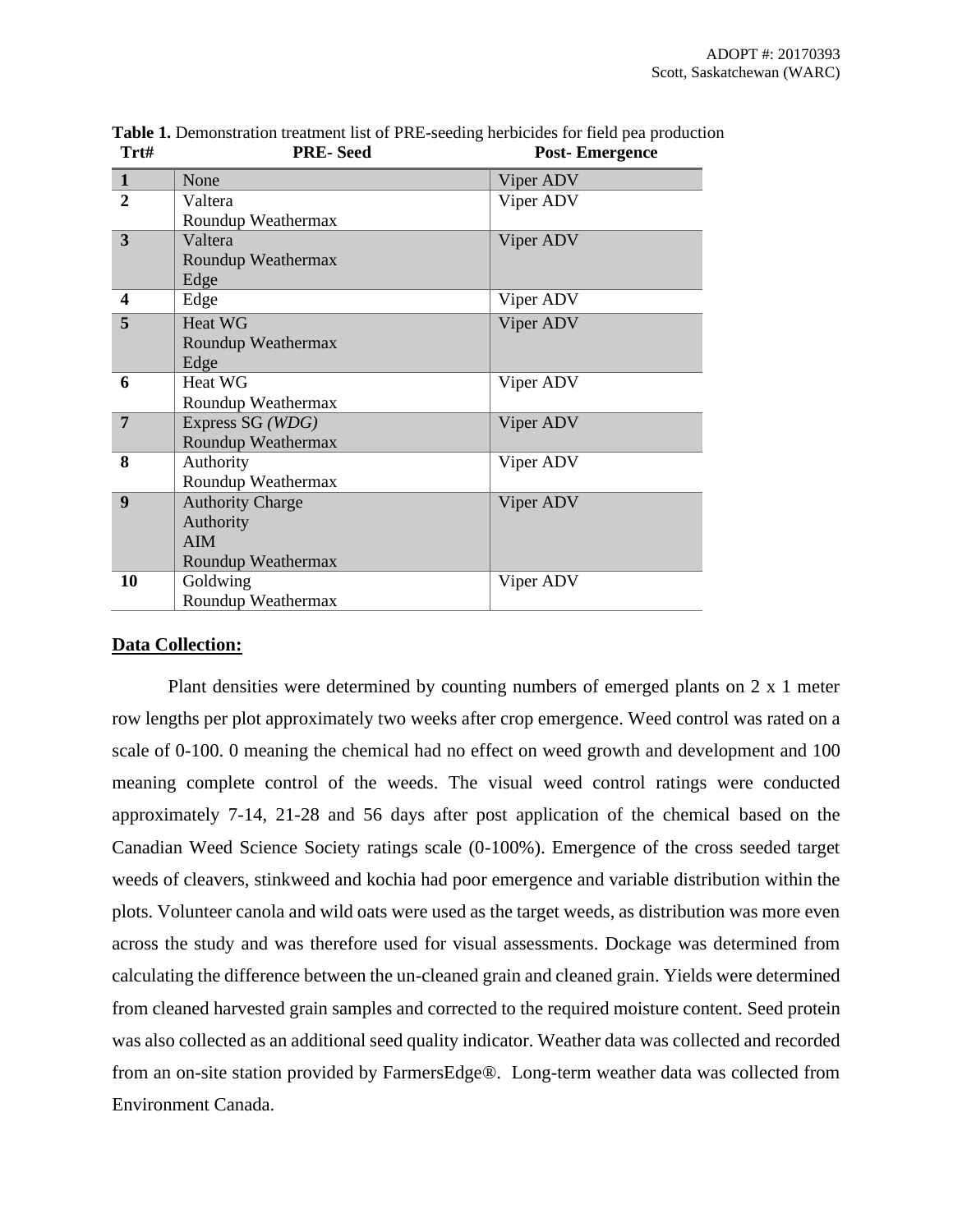## **Growing Conditions:**

The 2018 growing season started out moderately dry in April with only 8.5 mm of precipitation. May, June, and August were far below the long-term average, while July and August were above. Overall, when looking at the accumulated amount of precipitation in 2018 from April to October, there was 12.2 mm less than the long-term total. Throughout the growing season, May and September 2018 were both 5°C colder than the long-term average while May and June were  $2-3$ °C warmer. The temperature was very similar to the long-term average in July and August. Growing degree days were higher than the long-term average for the months of April – June, and lower for the remaining months (Table 2). Two destructive environmental events occurred during the growing season: a wind storm of 157 km/hr gust on June 9<sup>th</sup> and a hail storm on July 21<sup>st</sup>.

**Table 2.** Mean monthly temperature, precipitation and growing degree day accumulated from April to October 2018 at Scott, SK

| Year                       | April                                                           | May   | June  | <b>July</b> | <b>August</b> | Sept. | Oct. | Average |
|----------------------------|-----------------------------------------------------------------|-------|-------|-------------|---------------|-------|------|---------|
|                            | -Temperature ( $^{\circ}C$ ) ---------------------------------- |       |       |             |               |       |      |         |
| 2018                       | $-2.2$                                                          | 13.6  | 16.6  | 17.5        | 15.9          | 6.4   | 1.6  | 11.3    |
| Long-<br>term <sup>z</sup> | 3.8                                                             | 10.8  | 14.8  | 17.3        | 16.3          | 11.2  | 3.8  | 12.4    |
| Precipitation (mm)         |                                                                 |       |       |             |               |       |      |         |
| 2018                       | 8.5                                                             | 35.6  | 58    | 85.8        | 20.2          | 57.3  | 8.2  | 265.4   |
| Long-<br>term <sup>z</sup> | 24.4                                                            | 38.9  | 69.7  | 69.4        | 48.7          | 26.5  | 17   | 277.6   |
|                            |                                                                 |       |       |             |               |       |      |         |
| 2018                       | 32.5                                                            | 268   | 436.5 | 306.7       | 346.9         | 86.2  | 12   | 1476.8  |
| Long-<br>term <sup>z</sup> | 44                                                              | 170.6 | 294.5 | 380.7       | 350.3         | 192.3 | 12.5 | 1432.4  |

 $\text{z}$ Long-term average (1985 - 2014)

#### **Analysis**

The data was statistically analysed using the PROC MIXED in SAS 9.4. The residuals were tested for normality and equal variance to meet the assumptions of ANOVA. The means were separated using a Tukey's Honestly Significant Difference (HSD) test with level of significance at 0.05. Replications were treated as random effect factor whiles treatments were fixed effect factors.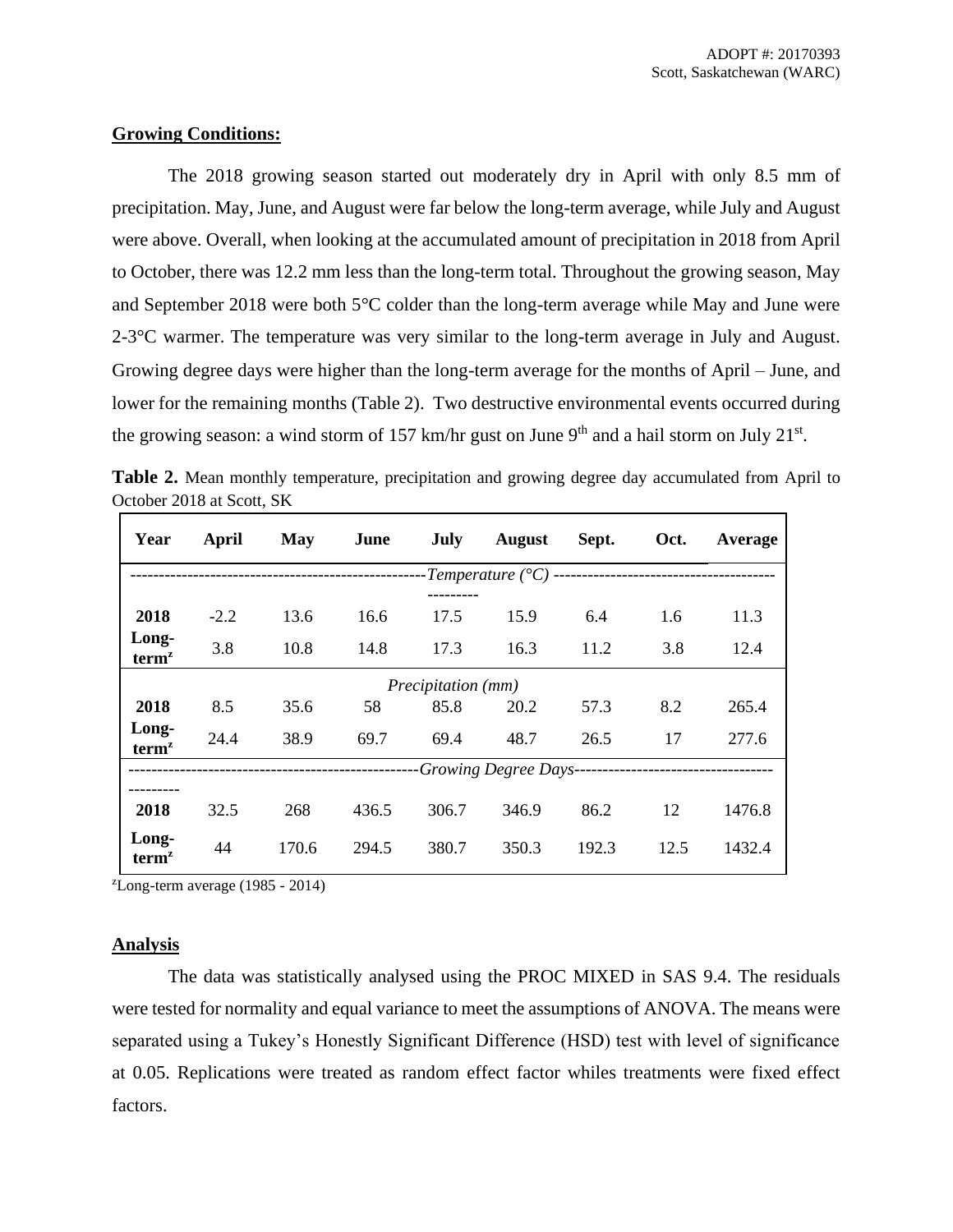## **Results & Discussion**

#### *Plant Density*

Field peas were seeded at a target density of 80 seeds per  $m<sup>2</sup>$ . No differences among plots were observed (P=0.1905), indicating that the PRE-seed herbicide applications did not influence overall plant stand. Average means of individual treatments are shown in Table 3 as a guide.

#### *Visual Weed Control Ratings*

Broadleaf weed control assessment was based on the target weed of volunteer canola. Visual weed control ratings for volunteer canola varied among herbicides. Broadleaf targeted herbicides such as Heat WG, Express SG, Authority, Authority Charge and Goldwing provided excellent volunteer canola control (Figure 1). Applications of Heat WG and Goldwing had excellent prolonged control of volunteer canola (98%) up to 56 DAA. Despite having excellent control (98%) up to 21 DAA, both Authority Charge and Authority exhibited a slight decline to 96% and 91% control at 56 DAA, respectively (Figure 1). Valtera applied alone and in combination with Edge provided very good control of volunteer canola, however, over time control was reduced to good suppression (75%) at 56 DAA.

Grassy weed control assessment was based on the target weed of wild oat. Weed control for wild oat with spring applied Edge alone and in combination with Valtera was very effective  $(98%)$  up to 21 DAA. Wild oat control of both Edge and Edge + Valtera tended to decline throughout the growing season (56 DAA) to 91% and 87%, respectively (Figure 2). Edge applied with Heat WG also provided good control of wild oats throughout the growing season (85%). Authority Charge was also very effective  $(≥ 94%)$  throughout the entire growing season (Figure 2).

Treatments with more than one PRE- seed herbicide such as Edge + Valtera, Edge + Heat WG, and Authority Charge were able to very effectively control both grass and broadleaf target weeds. This trend highlights the benefits of herbicide layering with multiple modes of action, particularly with herbicides that target both broadleaf and grass weed species. For example, Edge and Heat WG demonstrated excellent weed control of both volunteer canola and wild oat. In contrast, Edge only provided wild oat control and Heat WG only controlled broadleaf weeds.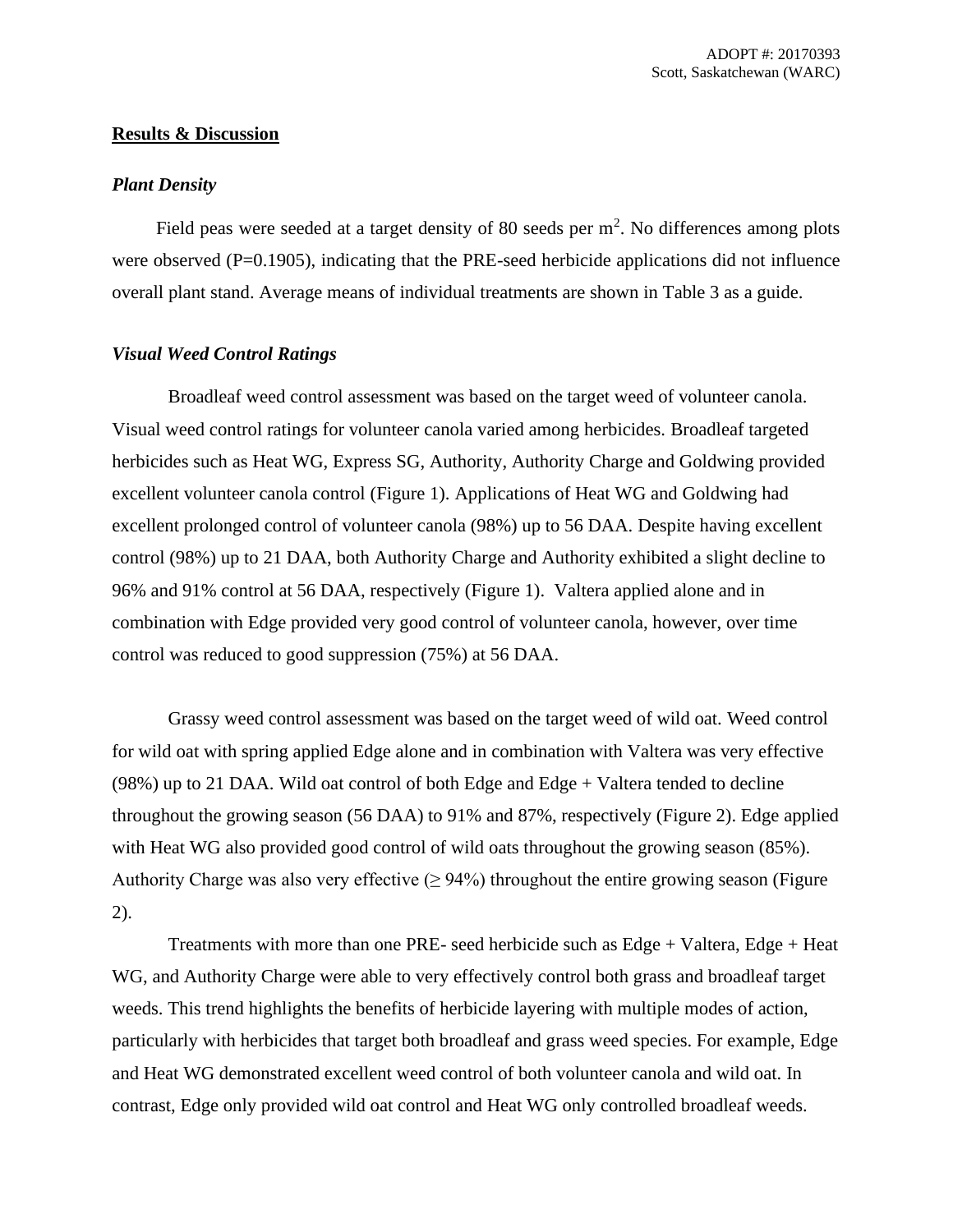Similarly, the combination of Valtera + Edge provided increased and consistent control compared to either herbicide applied alone throughout the growing season. Similarly, Authority Charge did well on both grassy and broadleaf weeds, while Authority alone provided excellent broadleaf weed control and poor control of grasses. The benefit of PRE-seed herbicides used in combination with an in-crop herbicide application is three-fold: 1) reduce reliance on Group 2 herbicides for weed control, 2) better early season weed control, and 3) reduces the pressure for Gr. 2 herbicide resistant weeds. Overall, visual ratings indicated that herbicide layering in all cases resulted in increased weed control compared to a single in-crop herbicide application.



**Figure 1.** The effect of pre-seed herbicides on volunteer canola applied 3 to 5 days prior to seeding field peas. Visual weed control ratings are based on a scale of 0 to 100% with <60% considered poor control; 60 to 69% considered not acceptable; 70% considered suppression; 75% considered good suppression; 80% considered acceptable control; 85 to 90% is considered good to very good control, and 92 to 100% is considered very good to excellent control. Visual ratings were assessed 7, 21 and 56 days after in-crop herbicide application (DAA). Values were derived from the means (n=4) of four replications at Scott, 2018.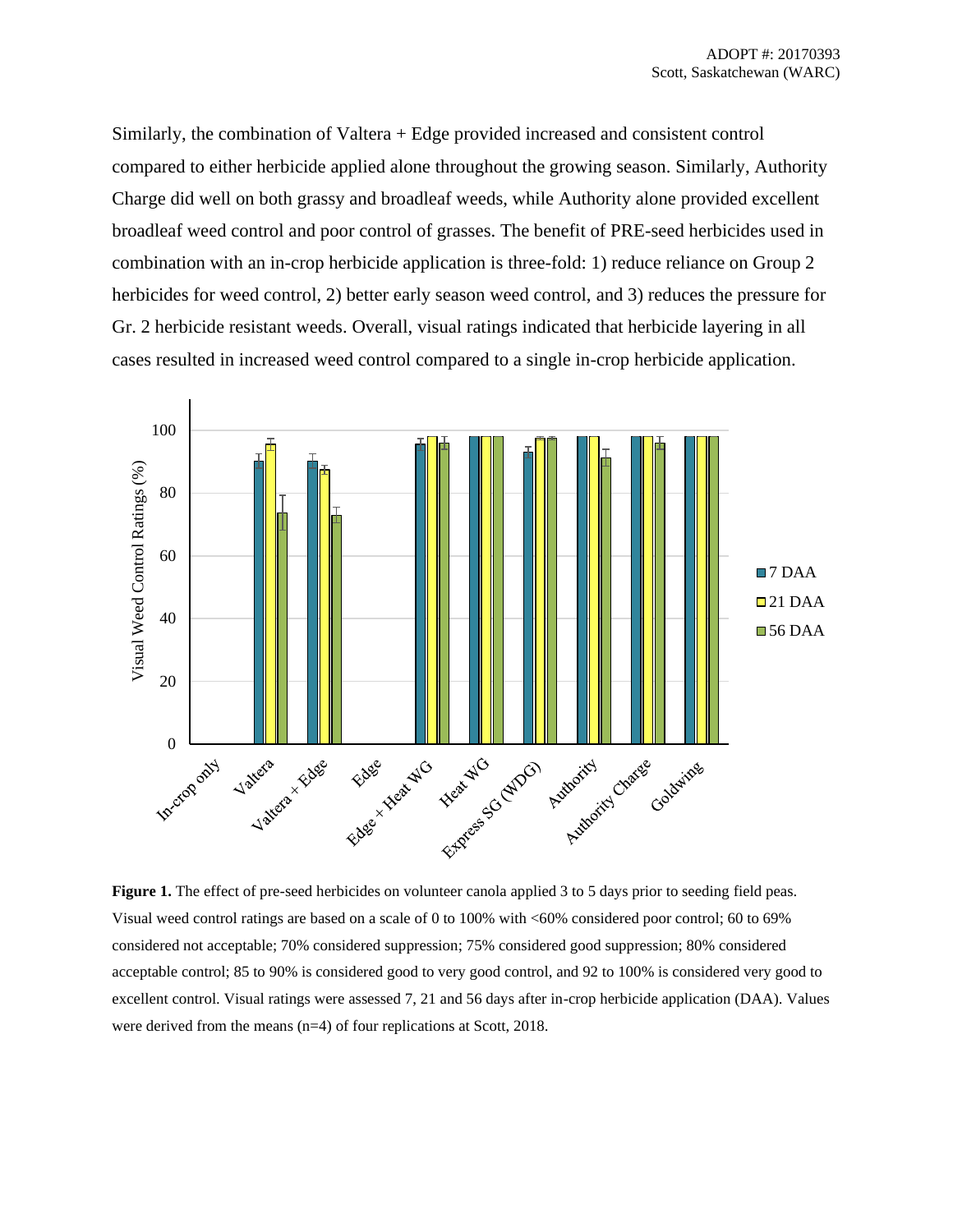

**Figure 2.** The effect of pre-seed herbicides on wild oats applied 3 to 5 days prior to seeding field peas. Visual weed control ratings are based on a scale of 0 to 100% with <60% considered poor control; 60 to 69% considered not acceptable; 70% considered suppression; 75% considered good suppression; 80% considered acceptable control; 85 to 90% is considered good to very good control, and 92 to 100% is considered very good to excellent control. Visual ratings were assessed 7, 21 and 56 days after in-crop herbicide application (DAA). Values were derived from the means (n=4) of four replications at Scott, 2018.

#### *Yield*

Yield was positively influenced by multiple PRE- seed herbicides compared to the check. Field peas grown under applications of Edge + Heat WG and Authority Charge resulted in a yield gain of 4 and 3.6 bu per acre compared to the check (Table 3). This could be attributed to the excellent weed control that occurred during the critical period of weed control (CPWC) and throughout the remaining growing season. The CPWC is the period of time in which weed control is necessary to avoid significant yield loss (Nazarko et al., 2005). The critical period for field pea can vary depending on the year and location but generally begins as early as emergence to the 6<sup>th</sup> node stage (Harker et al., 2001). Multiple PRE-seed herbicide layering may have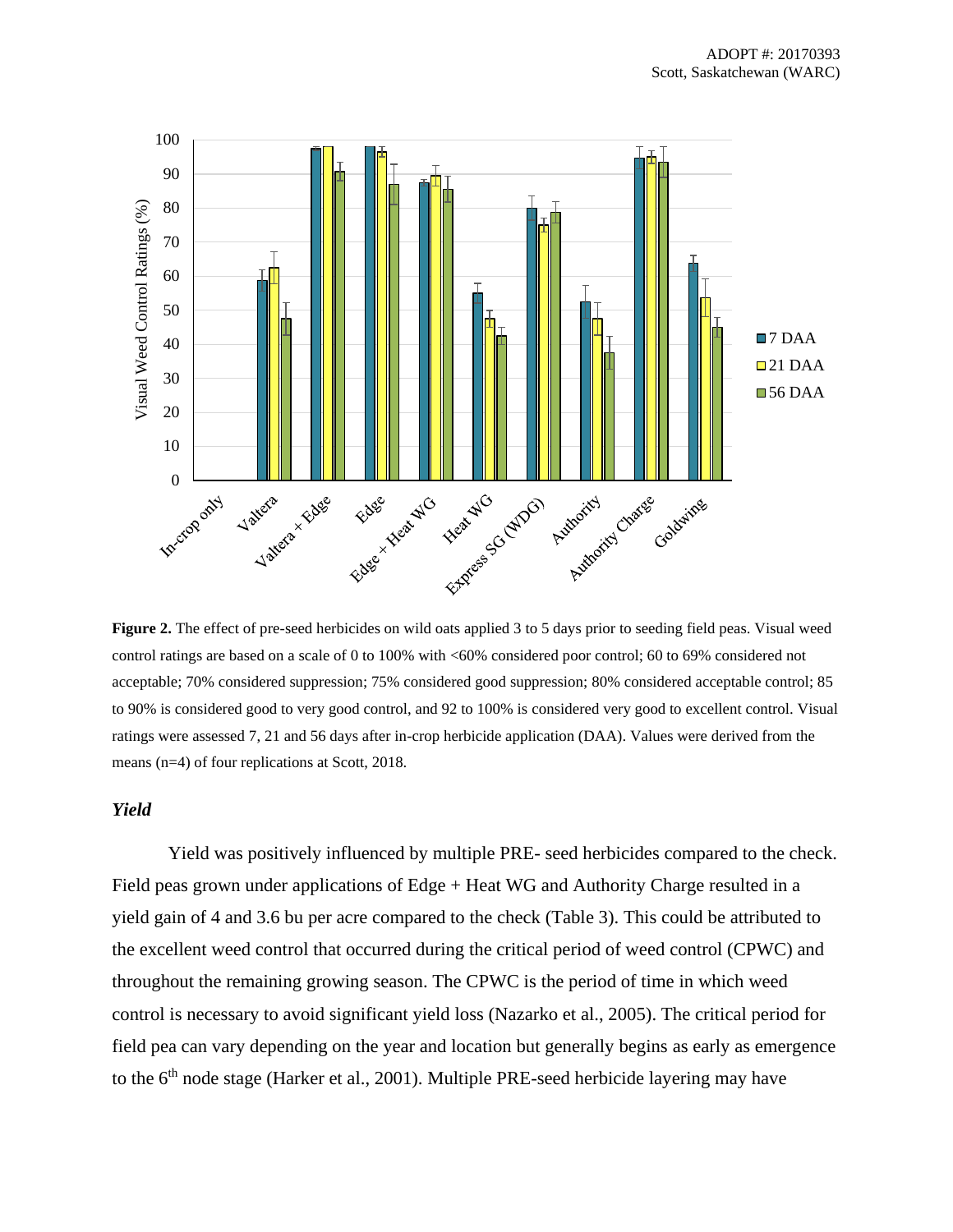provided greater weed control earlier on than most treatments and therefore may have resulted in a greater yield. An exception to this trend occurred when field peas were grown with Express SG. This field pea yield with Express SG was on average only 0.7 bu per ac less than Edge + Heat WG and Authority Charge and equal to the treatment of Valtera + Heat WG.

The remaining PRE-seed herbicide treatments of Edge, Heat WG and Authority also outyielded the check with the exception of Valtera applied alone. Although most field peas grown under PRE-seed herbicide applications out-yielded the single in-crop herbicide check, it's important to note that the yield overall was relatively similar with an average range between 31.6 to 35.6 bu per ac (Table 3). Furthermore, yield was very low due to environmental conditions that included a damaging wind and hail storm.

#### *Protein*

Protein was collected and remained relatively unchanged regardless of treatments.

#### *Dockage*

Percent dockage was collected as an indicator of percent weed seed present within the plots. Dockage indicated that the check had a greater weed population (6% dockage) compared to all other treatments. Overall dockage was relatively low (<4%) among all PRE-seed treatments. This indicates that although there was a slight difference between the PRE-seed treatments and the check, overall weed population were quite low despite being cross seeded in the spring. These results should be taken with caution as results were variable and were only conducted for one year at Scott, 2018. A further demonstration is recommended to validate results.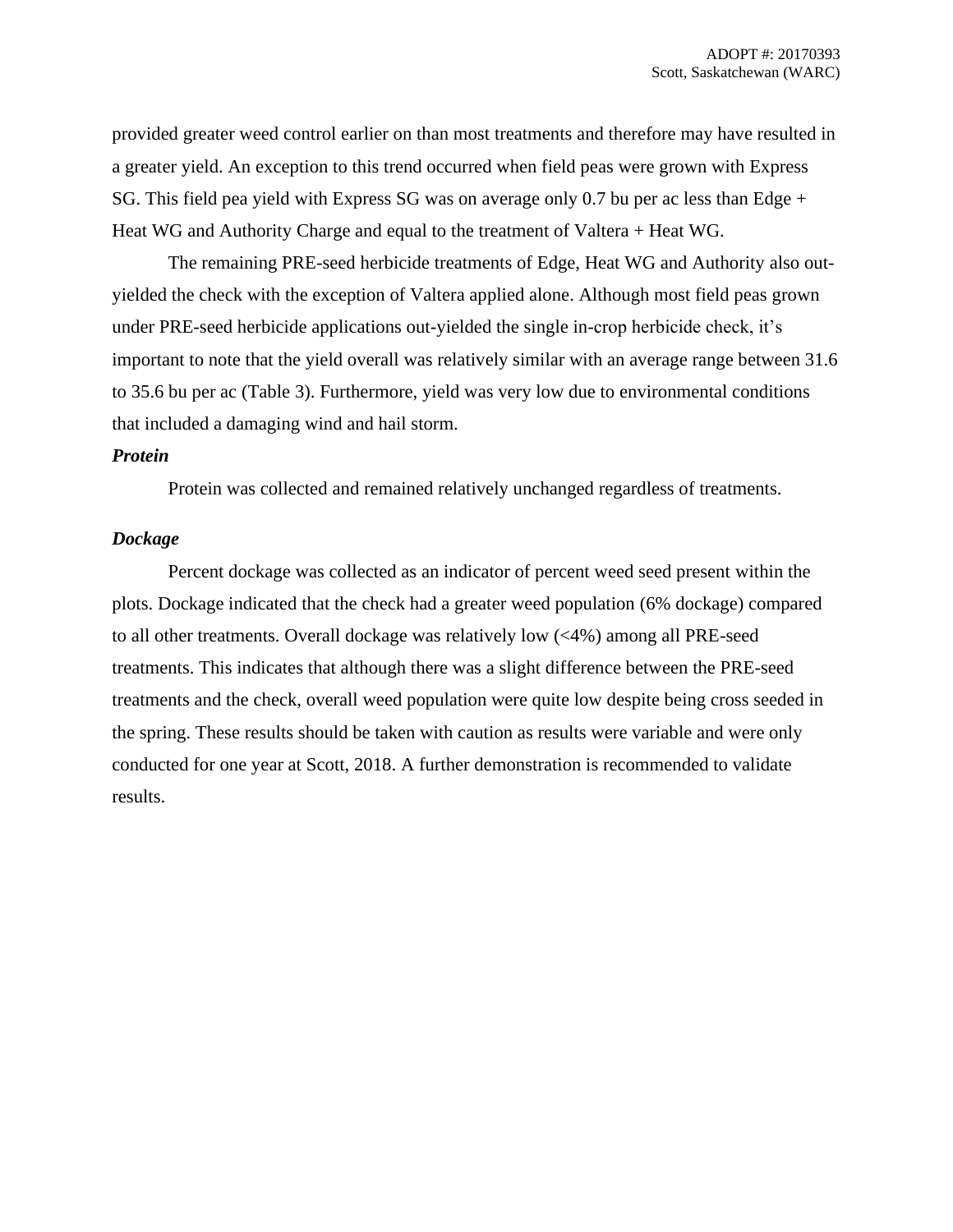| <b>Herbicide</b>        | <b>Plant</b>     | Yield   | Yield   | <b>Protein</b> | <b>Dockage</b> |
|-------------------------|------------------|---------|---------|----------------|----------------|
| <b>Applications</b>     | density          | (kg/ha) | (bu/ac) | (%)            | (%)            |
|                         | (plants/ $m^2$ ) |         |         |                |                |
| None                    | 49               | 2123.3  | 31.6    | 23.25          | 6.1            |
| Valtera                 | 48               | 2123.4  | 31.6    | 23.275         | 4.0            |
| $Valtera + Edge$        | 47               | 2301.0  | 34.3    | 23.125         | 3.5            |
| Edge                    | 48               | 2176.4  | 32.4    | 23.05          | 3.9            |
| $Edge + Heat WG$        | 51               | 2360.5  | 35.2    | 23.25          | 3.6            |
| Heat WG                 | 54               | 2289.1  | 34.1    | 22.95          | 3.9            |
| Express SG (WDG)        | 54               | 2330.2  | 34.7    | 23.375         | 3.7            |
| Authority               | 54               | 2213.3  | 33.0    | 23.15          | 4.0            |
| <b>Authority Charge</b> | 55               | 2389.8  | 35.6    | 22.775         | 3.3            |
| Goldwing                | 55               | 2271.7  | 33.8    | 23.35          | 3.8            |

**Table 3.** Plant density, yield, protein and dockage of field pea seeded in different PRE- seed herbicide applications at Scott, SK in 2018. Values represent means  $(n = 4)$ .

## **Conclusions and Recommendations**

The results of this demonstration have provided insights to alternative herbicide management techniques for weed control in field peas. The results indicated that multiple mode of action PRE- seed herbicide layering resulted in the most comprehensive broadleaf and grass weed control. PRE-seed applications of Edge + Heat WG, Valtera + Heat WG and Authority Charge demonstrated prolonged weed control of both volunteer canola and wild oats (>85%). A yield increase of 4 and 3.6 bu per ac from PRE-seed applications of Authority Charge and Edge + Heat WG compared to the in-crop herbicide check were also recorded. In most cases except for Valtera applied alone, PRE-seed herbicide applications resulted in an increased yield and reduced dockage compared to the check. It should be noted that overall yield differences were minimal and were not significantly different. Furthermore, as weed populations were sparse and variable within the plots, interpretation of results should be taken with caution.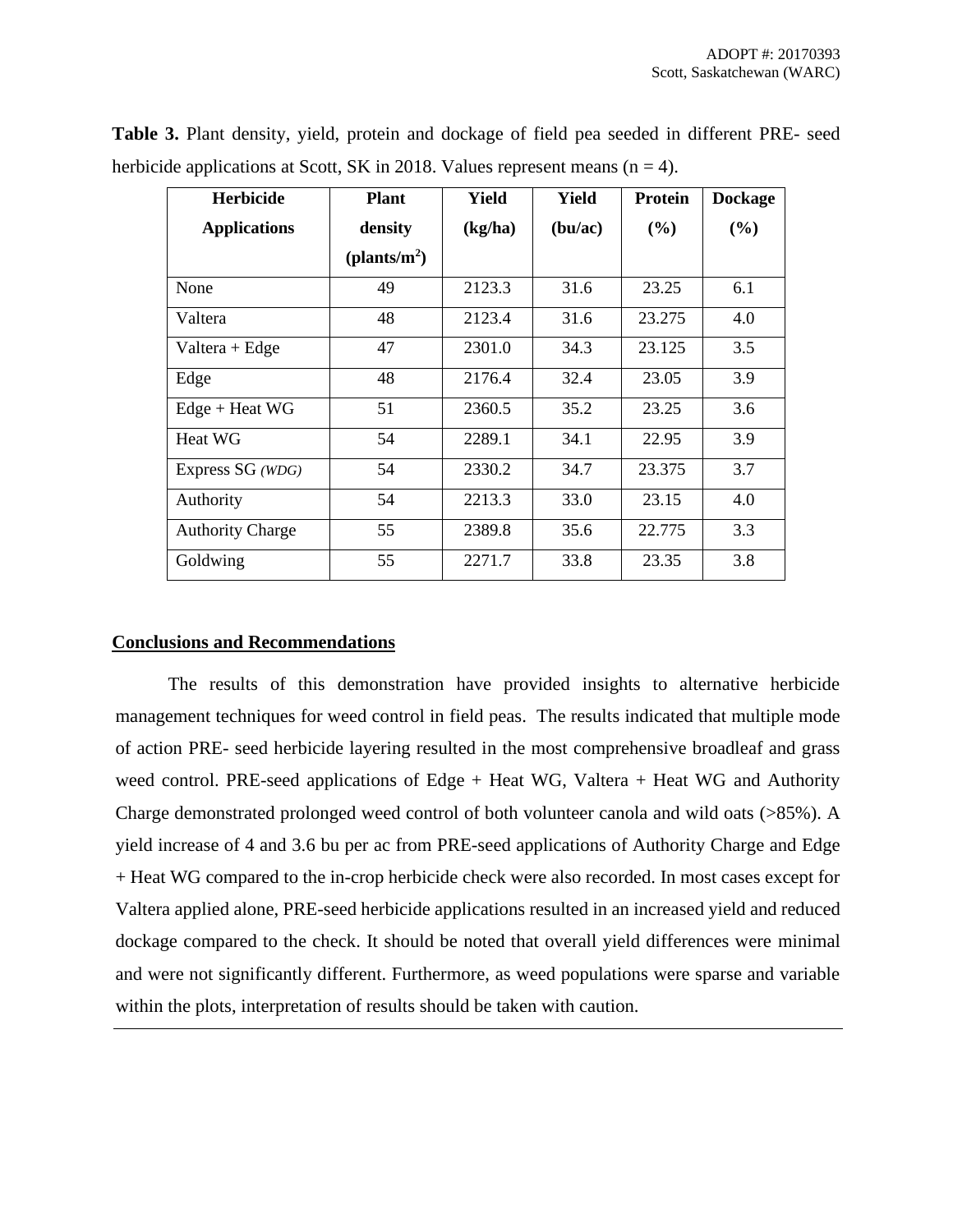# **Supporting Information**

## **Acknowledgements**

We would like to thank the Ministry of Agriculture for the funding support on this project. We would like to acknowledge Herb Schell and our summer staff, Jaden Kapiniak and Jolene Gruber, for their technical assistance with project development and implementation for the 2018 growing season. This report will be distributed through WARC's website and included in WARC's and Agri-ARM annual reports.

# **Appendices**

## **Appendix A**

|                    | Product             | Rate                      | Date                         |
|--------------------|---------------------|---------------------------|------------------------------|
| <b>Fertilizer</b>  | blend of 17-40-6-10 | 80 lb/ac sideband         | $\qquad \qquad \blacksquare$ |
| <b>Variety</b>     | Arbarath            | $80$ seeds/m <sub>2</sub> | May $18th$                   |
|                    |                     | $221$ lb/ ac              |                              |
| Herbicide          | Viper ADV           | $0.4$ L/ac                | June 18th                    |
|                    | <b>UAN</b>          | $0.81$ L/ac               |                              |
|                    | PRE-seed treatments |                           | May $15th$                   |
| Fungicide          | Priaxor             | $180$ ml/ ac              | July 9th                     |
| <b>Desiccation</b> | Heat LO             | 43mL/ac                   | August 13 <sup>th</sup>      |
|                    | Glyphosate 540      | 0.67L/ac                  |                              |
|                    | Merge               | 0.2L/ac                   |                              |

**Table A1.** Agronomic and treatment application information during the growing season at Scott, 2018.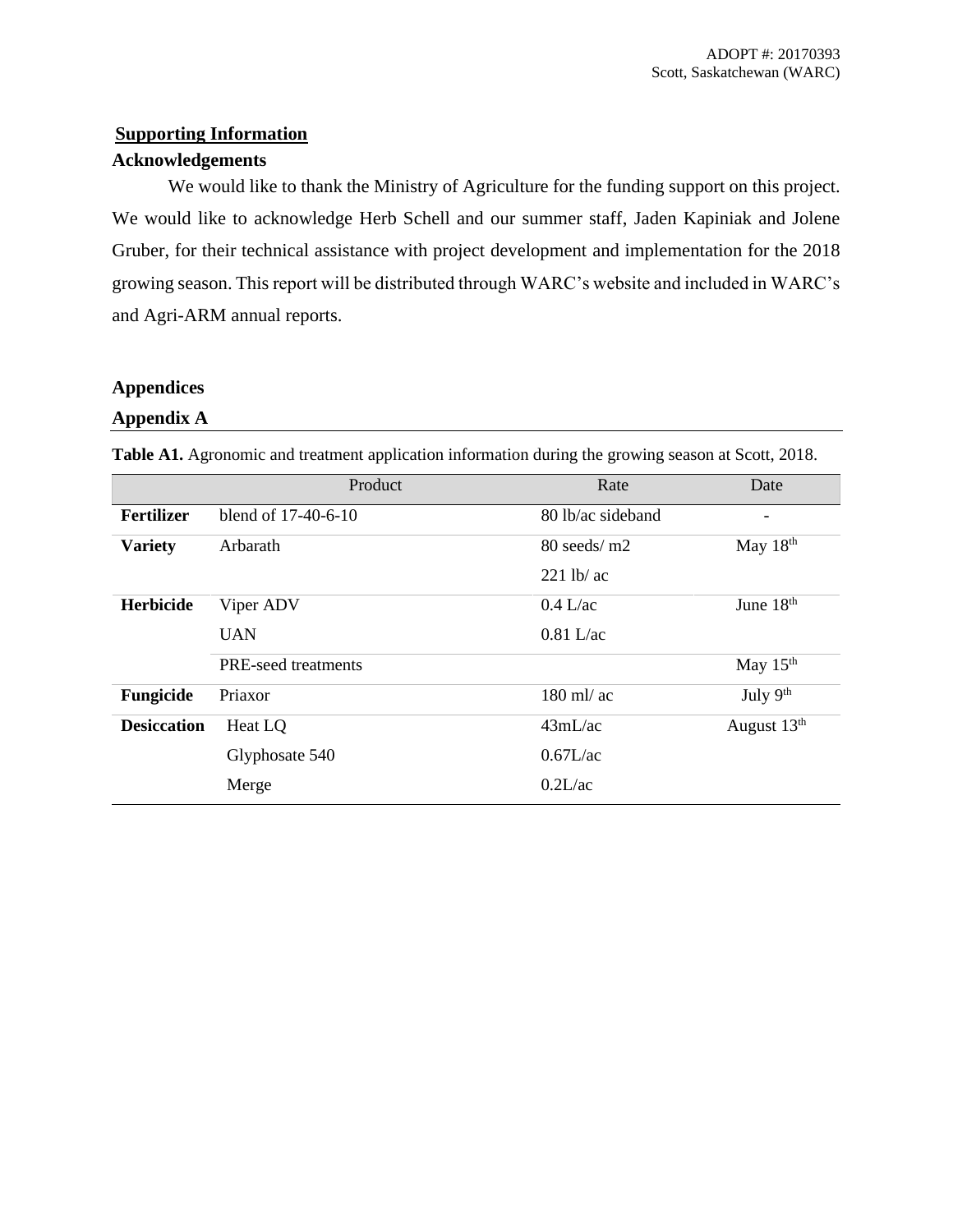#### **Abstract**

## **Abstract/Summary**

A main concern identified for producers is limited weed control in field peas. There are limited herbicide options for weed control in field peas. Weed control in field peas relies strongly on incrop applications of Group 2 herbicides. However, many problematic weeds are Group 2 resistant. Therefore, the objective of this study was to demonstrate effective weed control strategies by utilizing herbicide layering techniques. The demonstration was arranged as a randomized complete block design with four replicates at Scott in 2018. The treatments consisted of nine PRE-seed herbicides and one check. All treatments had a single in-crop herbicide application. The result indicated that multiple mode of action PRE- seed herbicide layering resulted in the most comprehensive broadleaf and grass weed control. PRE-seed applications of Edge + Heat WG, Valtera + Heat WG and Authority Charge demonstrated prolonged weed control of both volunteer canola and wild oats (>85%). A yield increase of 4 and 3.6 bu per ac from PRE-seed applications of Authority Charge and Edge + Heat WG compared to the in-crop herbicide check were also recorded. In most cases except for Valtera applied alone, PRE-seed herbicide applications resulted in an increased yield and reduced dockage compared to the check. It should be noted that overall yield differences were minimal and were not significantly different. Furthermore, as weed populations were sparse and variable within the plots, interpretation of results should be taken with caution.

#### *Extension Activities:*

This project was featured in the Scott Field Day pamphlet and posters that were distributed throughout the surrounding Wilkie, Landis, and Unity areas. Signs stating the objective of this demonstration with acknowledgement of the ADOPT program and the Saskatchewan Ministry of Agriculture were posted in front of the plots. A fact sheet will be generated and distributed on the WARC website as well as all Agri-ARM and WARC events to ensure the information will be transferred to producers.